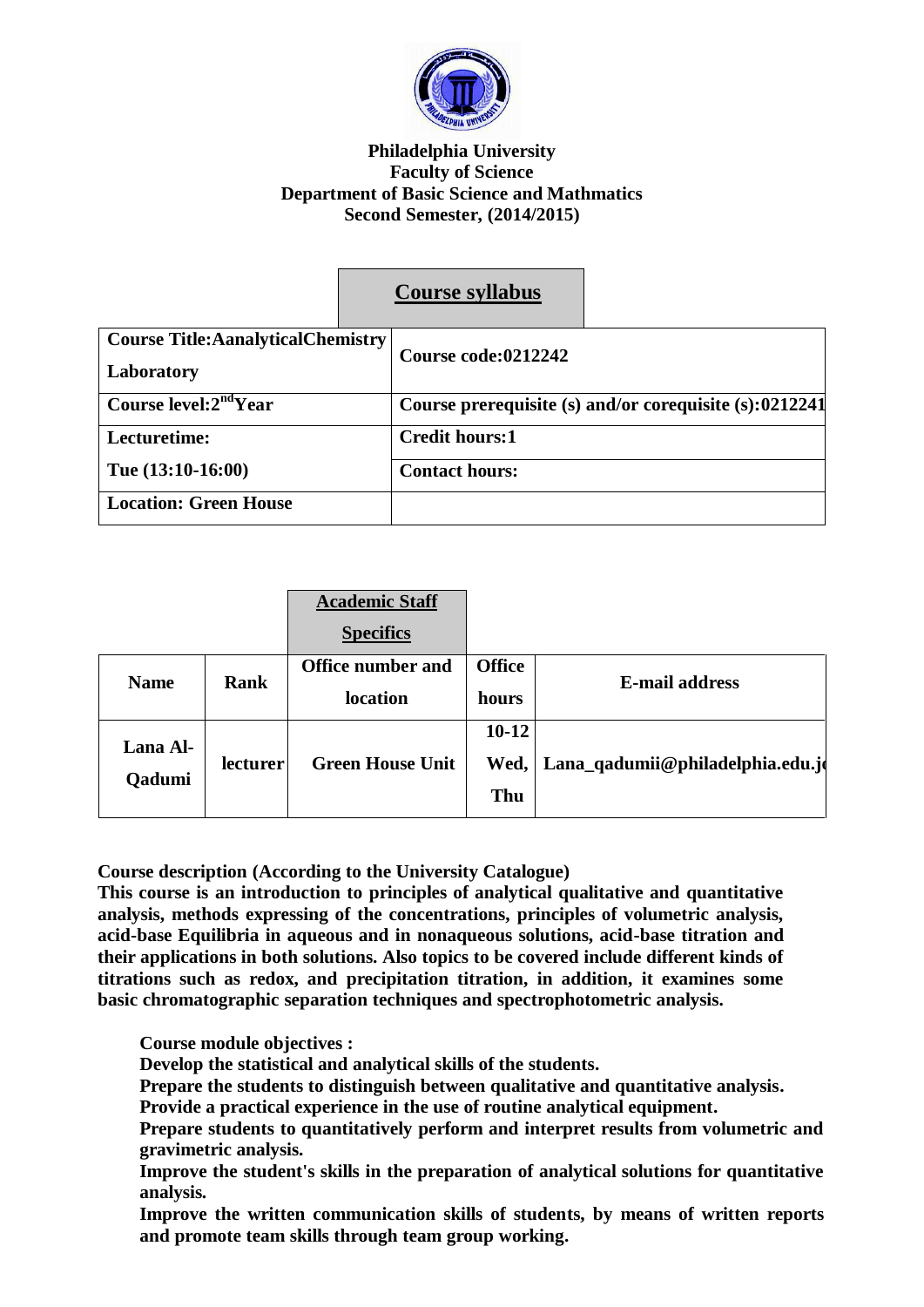**Course/ module components**

**Analytical Chemistry manual.**

**Chem 332L Experimental Analytical Chemistry Fall 2010 manual.**

**Teaching methods : Lectures, practical work, discussion groups, tutorials, problem solving, debates, etc.**

**Learning outcomes : Knowledge and understanding At the end of this module, student will be able to:**

**prepare analytical solutions with precision, accuracy and express its concentration in different units, as used in analytical laboratory.**

**Explain standardization procedures employed in volumetric analysis. Communicate the analytical results in appropriate fashion.**

**Cognitive skills (thinking and analysis.)**

**Through this practical course the students will be able to analyze the data they obtained, understanding the results and apply the techniques they have learned into different aspects.**

**Communication skills (personal and academic.)**

**Through team work, pre and post laboratory questions, and working sheets the students will be able to improve their communication skills through searching and discussing.**

**Practical and subject specific skills (Transferable Skills.)**

**All the techniques that the students have been learned during this practical course, can be used and applied in other courses, in their graduation projects, and also their practical working field.**

**Laboratory Handbook/ books (when applicable)**

**Analytical chemistry (an introduction) by Skoog /West /Holler (Editors) 7th edition (1999),Saunders Golden SunBurst series,ISBN;0-03-022930.**

**.2Chem 332L Experimental Analytical Chemistry Fall 2010 manual.**

**Teaching methods(Lectures, discussion groups, tutorials, problem solving, debates, etc)**

**Working groups, each group consist of two studesnts, they must work together the practical work, answer the report and working sheets, and finally do the practical exam. Learning outcomes:**

Knowledge and understanding

At the end of this module, student will be able to:

The general procedures for conducting various elementary qualitative and quantitative experiments.

How to collect and organize experimental data.

The identity of typical chemistry equipment.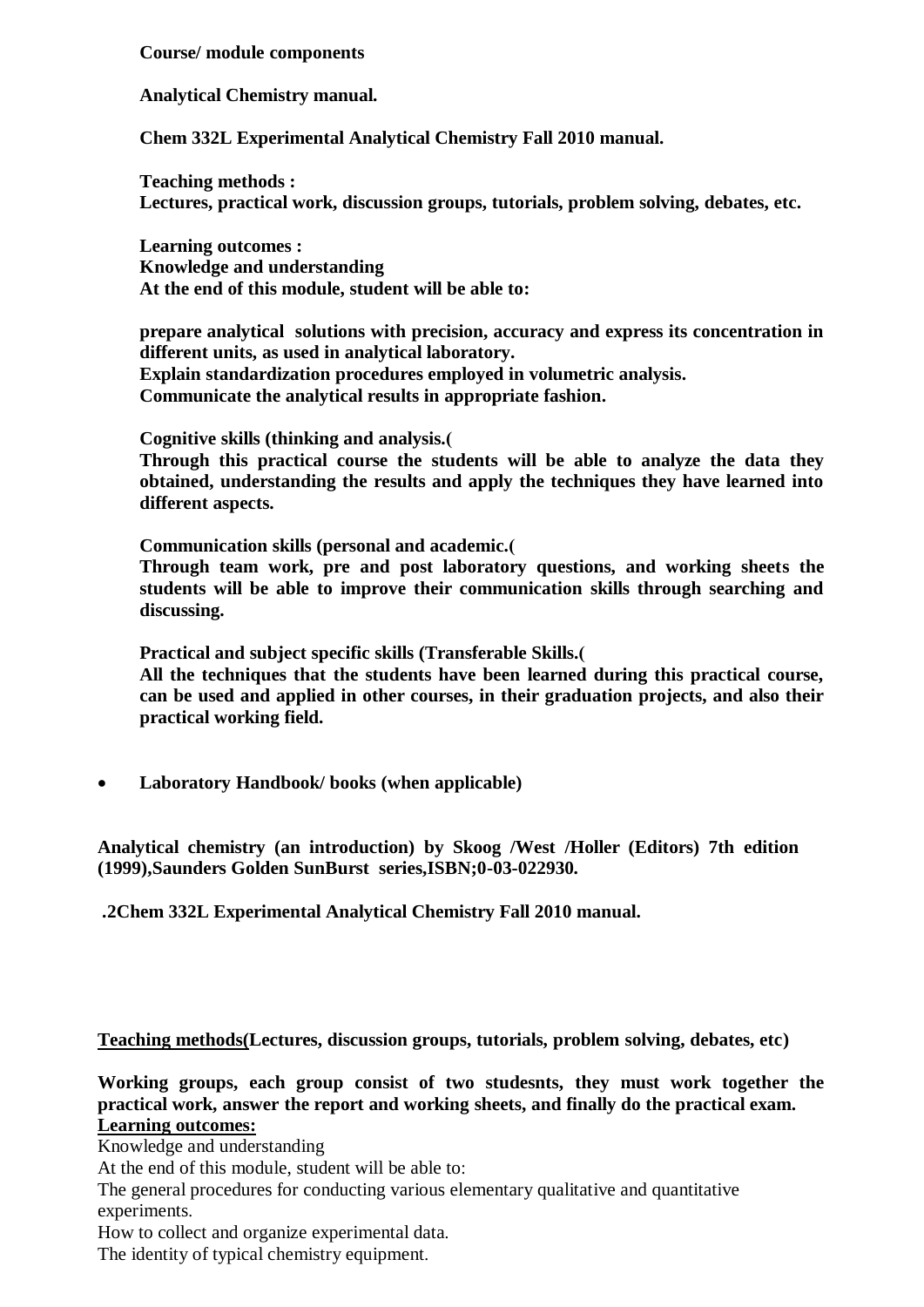The procedures for operating common laboratory equipment. The importance of safety precautions that should be practiced in the laboratory.

#### **Assessment instruments**

.Quizzes Major and final exams Home works Reports

| <b>Allocation of Marks</b>                                 |             |  |  |
|------------------------------------------------------------|-------------|--|--|
| <b>Assessment Instruments</b>                              | <b>Mark</b> |  |  |
| Mid Term examination                                       | 30          |  |  |
| Final examination                                          | 40          |  |  |
| Reports, research projects, quizzes, homework,<br>Projects | 30          |  |  |
| Total                                                      | 100         |  |  |

## **Evaluation:**

**Evaluation will occur through the administration of assessment modes including: weekly quizzes, assessing overall preparation, midterm and final exams. Evaluation modes include the graded laboratory notebook, reports and technique performance. Technique performance includes assessment of safety practice.**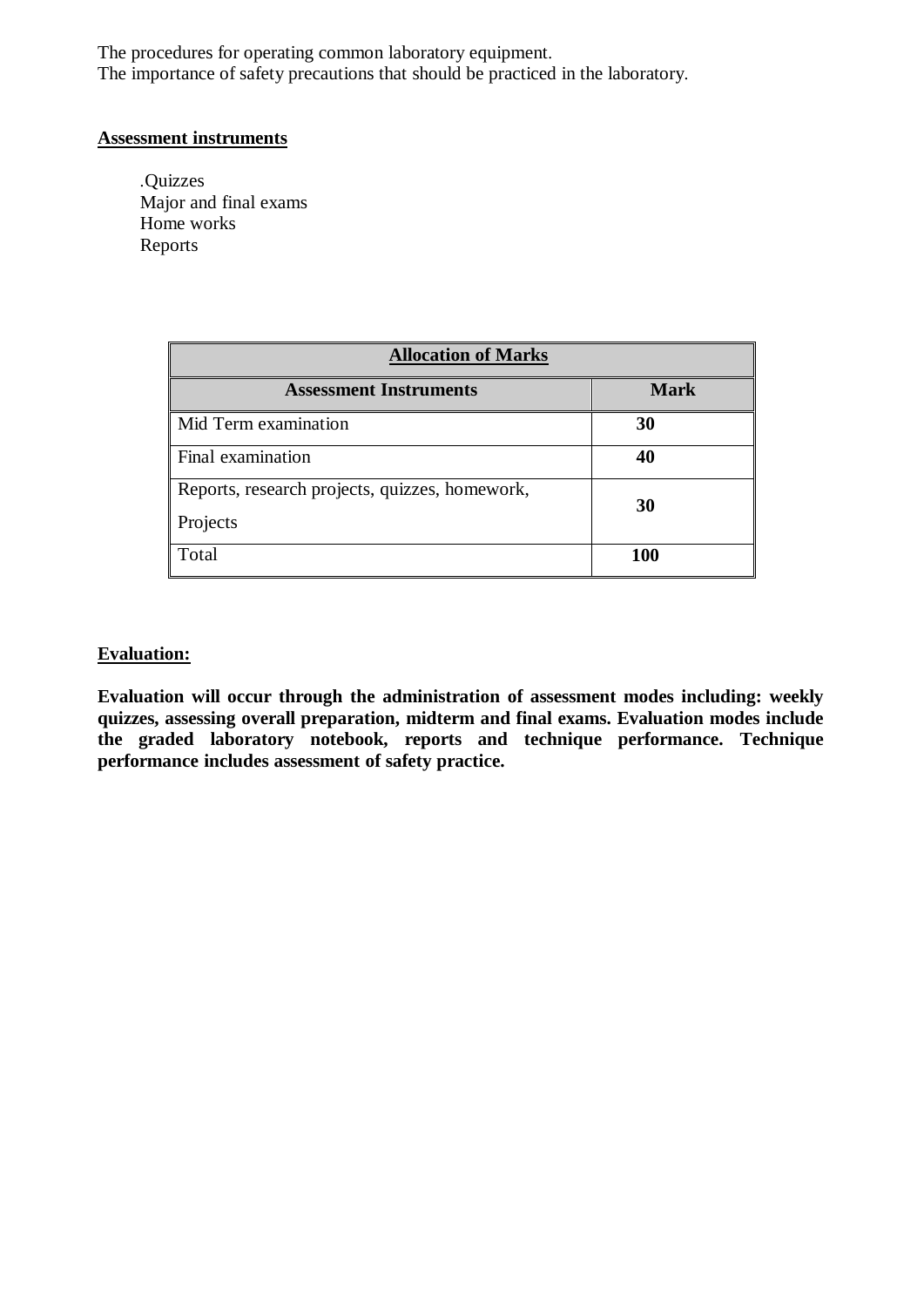# **Course/ academic calendar**

| week                               | <b>Basic and support</b>                                                                                                                                                                       | Homework/reports and                     |  |
|------------------------------------|------------------------------------------------------------------------------------------------------------------------------------------------------------------------------------------------|------------------------------------------|--|
|                                    | material to be covered                                                                                                                                                                         | their due dates                          |  |
| (1)                                | <b>Volumetric Glassware</b><br>and Balances                                                                                                                                                    | Solving working sheets<br>and reports    |  |
| (2)                                | <b>Neutralizatiion</b><br><b>Titration in Aqueous</b><br><b>Medium</b>                                                                                                                         | Solving working sheets<br>and reports    |  |
| (3)                                | <b>Determination of Acid</b><br>Mixture.<br><b>Determination of</b>                                                                                                                            | Solving working sheets<br>and reports    |  |
|                                    | <b>Carbonate and</b><br><b>Bicarbonate Mixture</b>                                                                                                                                             |                                          |  |
| (4)                                | <b>Back Titration</b>                                                                                                                                                                          | Solving working sheets<br>and reports    |  |
| (5)                                | <b>Neutrilization Titration</b><br>in non-Aqueous<br><b>Medium</b>                                                                                                                             | Solving working sheets<br>and reports    |  |
| (6)<br><b>Mid term examination</b> |                                                                                                                                                                                                |                                          |  |
| (7)                                | <b>Precipitation Titration</b><br>(Agentometry(<br><b>General Method.</b><br>Determination of a                                                                                                | Solving working<br>sheets<br>and reports |  |
| (8)                                | mixture of Halides.<br><b>Redox Titration</b><br><b>Iodine Titration.</b><br><b>Dichromate titration</b>                                                                                       | Solving working<br>sheets<br>and reports |  |
| (9)                                | <b>Ionization-Acids,</b><br><b>Bases, and Salts.Redox</b><br><b>Titration</b><br><b>Ascorbic Acid in</b><br><b>Vitamin C tablet:</b><br>By Cerium (IV(<br><b>By Potassium</b><br>Permanganate. | Solving working<br>sheets<br>and reports |  |
| (10)                               | Determination of PKa<br><b>Value for Indicator.</b>                                                                                                                                            | Solving working<br>sheets<br>and reports |  |
| (11)                               | <b>Determination of</b><br>Caffeine.<br><b>Determination of Fe.</b>                                                                                                                            | Solving working sheets<br>and reports    |  |
| (12)                               | Chromotography<br><b>Paper Chromotography</b>                                                                                                                                                  | Solving working sheets<br>and reports    |  |
| (13)<br>(14)                       | Chromotography<br>Column<br>Chromotography<br><b>Size Exclusion, and ion</b><br><b>Exchange.</b>                                                                                               |                                          |  |
| <b>Final Exam</b>                  |                                                                                                                                                                                                |                                          |  |